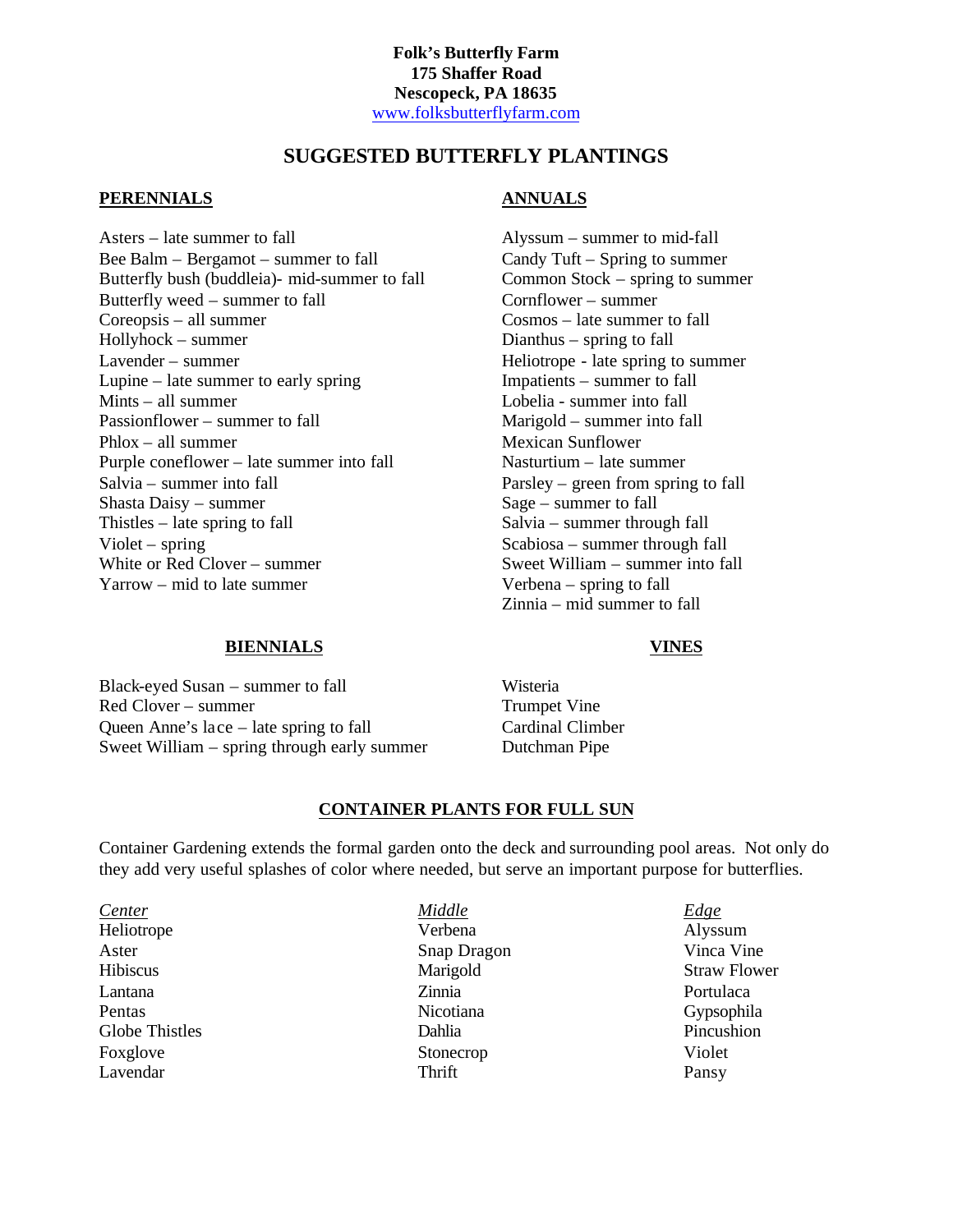### **HERBS FOR BUTTERFLIES**

Herbs are as popular as ever but unfortunately butterflies love them as much as we do. So add extra to your garden or containerize them for easier hand maintenance.

| <b>HOST PLANT TO:</b>                        |  |
|----------------------------------------------|--|
| <b>Black Swallowtail</b>                     |  |
| Good Nectar Source                           |  |
| <b>Good Nectar Source</b>                    |  |
| Painted Lady                                 |  |
| <b>Black Swallowtail</b>                     |  |
| Sulphurs and White                           |  |
| Coppers                                      |  |
| Pipevine                                     |  |
| Tortoise Shell, Red Admiral                  |  |
| <b>Good Nectar Source</b>                    |  |
| Sooty Wings                                  |  |
| Painted lady, Hairstreak, Skippers           |  |
| Gray Hairstreak                              |  |
| Orange Tips, Marblewings                     |  |
| Cabbage White, Spring Azure                  |  |
| Question Mark, Comma, Red Admiral            |  |
| Repels Deer Ticks                            |  |
| Variegated Fritillary, Checkerspots, Buckeye |  |
| <b>Black Swallowtail</b>                     |  |
| <b>Good Nectar Source</b>                    |  |
| Spicebush Swallowtail                        |  |
|                                              |  |
|                                              |  |
| Fritillaries                                 |  |
| Checkerspot                                  |  |

## **DEER RESISTANT – BUTTERFLY PLANTS**

Ageratum Anise Hyssop Asclepias-Butterfly Weed – host plant for Monarch Black-eyed Susan Bleeding Hearts – host plant for Diana Buddleria Davidii – Butterfly Bush Columbine – host for Columbine Duskywing **Coreopsis** Cosmos Delphinium Foxglove Ferns & Ornamental Grasses – hiding places Globe Thistle Goldenrod

Lavender Lemon Balm Mexican Mint Marigold (Targetes) Mint Monarda – Bee Balm (Swallowtails & hummingbirds) Montauk Daisy Oregano Purple Cone Flower Phlox – Moss Pinks Sage – Garden, Meadow, & Russian Sage Tansy – Dried Leaves are great for deterring ants Verbena Yarrow – host plant for Black Swallowtails Zinnia